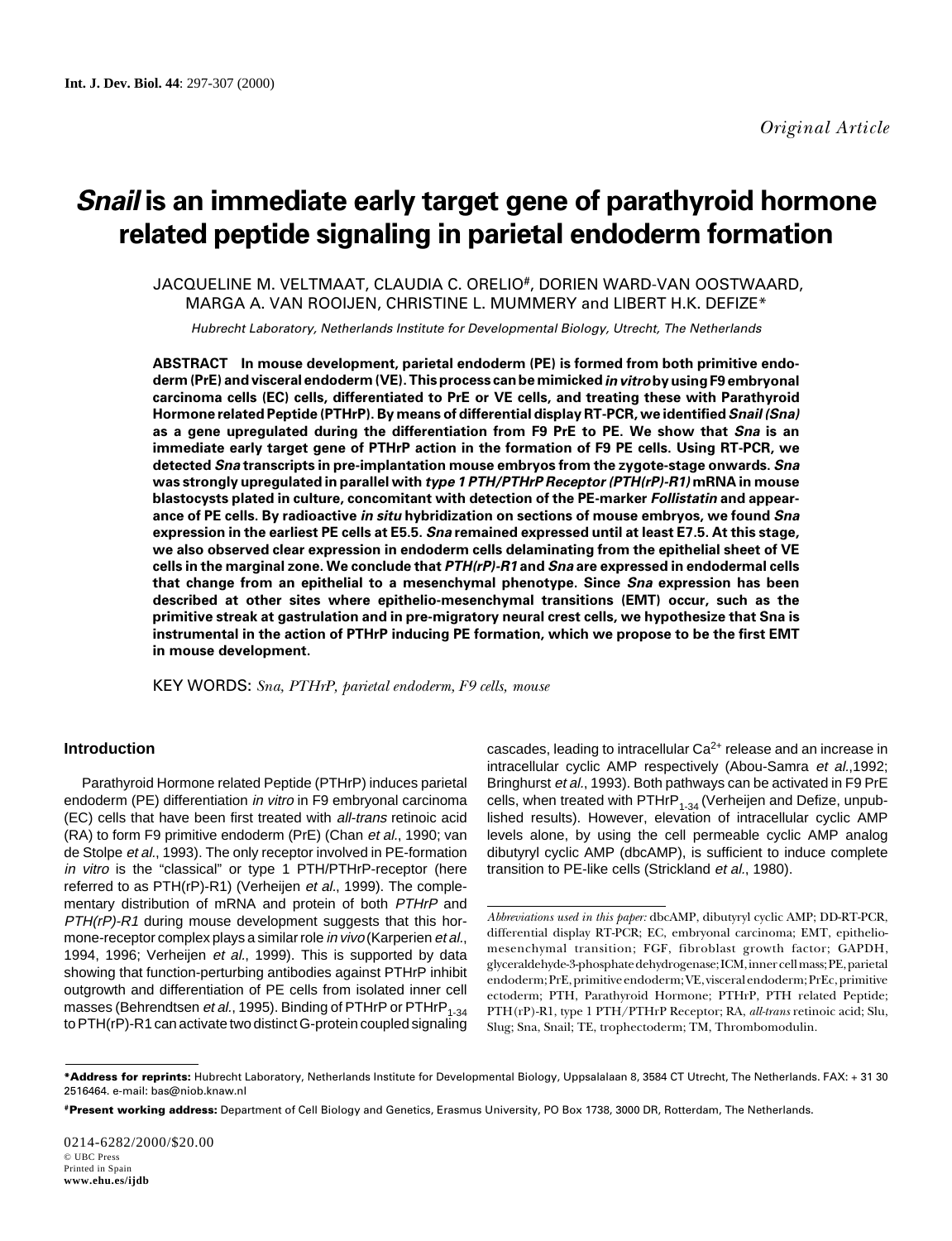

**Fig. 1. Differential expression of Sna during F9 differentiation.** The top panel shows microphotographs of F9 cells in their various differentiation stages as a result of the treatment indicated at the bottom. Below the microphotographs are Northern blot results of poly-A+ RNAs of differentiating F9 cells hybridized with differential display clone #145, a probe of the 5' region of Sna, Thrombomodulin (TM), and β-Actin. 28S and 18S ribosomal RNA bands as seen in control lanes with total RNA are indicated at the right. Abbreviations: EC, embryonal carcinoma; PrE, primitive endoderm; PE, parietal endoderm; d, days of treatment; RA, 10<sup>6</sup> M all-trans retinoic acid; PTH, 10<sup>7</sup> M Parathyroid Hormone; PHTrP, 10<sup>7</sup> M PTH related Peptide.

In order to identify target genes for PTHrP in the formation of PE, we carried out a differential display RT-PCR on cDNA from F9 PrE and F9 PE cells, and found the Snail gene (Sna) to be differentially expressed. Sna belongs to the evolutionarily conserved snail family of the Cys<sub>2</sub>His<sub>2</sub> class of zinc finger transcription factors. Their relationship is mainly based on strong conservation of the Cterminal zinc finger domain in all species. Sna was originally identified in *Drosophila* (Simpson, 1983; Grau et al., 1984; Boulay et al., 1987), that also expresses the closely related family members escargot (Whiteley et al., 1992), worniu (Ashraf et al., 1999) and the somewhat less related pan-neural gene scratch (Emery and Bier, 1995; Roark et al., 1995). Most vertebrate species have two snail genes, Snail (Sna) and Slug (Slu or Slugh), of which Sna molecularly and, in mouse, also functionally most closely resembles Drosophila sna and escargot.

In the chick embryo, expression patterns of Sna and Slu are largely inverted compared to mouse. However, their combined expression pattern is highly conserved in all vertebrate embryos. This, with the molecular similarities, led to the suggestion that the genes arose by duplication of an ancestor gene, and that they exert similar functions. At sites where they were originally co-expressed, their functional redundancy could lead to one gene being lost (Sefton et al., 1998). Analysis of expression patterns and function, have clearly shown cSlu to be important for the epithelio-mesenchymal transition (EMT) that takes place in the presumptive mesoderm and neural crest (Nieto et al., 1994), limb bud formation (Buxton et al., 1997; Ros et al., 1997), and in the developing heart

(Romano and Runyan, 1999). A similar role for Xenopus laevis Slu has also been shown in the EMT that takes place in the neural crest (LaBonne and Bronner-Fraser, 1998; Carl et al., 1999), and has been suggested for the murine Slugene on the basis of expression pattern (Savagner et al., 1998) and in vitro studies (Savagner et al., 1997). However, the mouse null mutant for Slu (Jiang et al., 1998b) showed no obvious EMT-defect in mesoderm and neural crest formation. The explanation for this may be that Slu is expressed late in mouse development (after E8.5), and relatively late in presumptive migratory neural crest (Jiang et al., 1998b; Savagner et al., 1998; Sefton et al., 1998); another gene, which may be partially redundant later, is therefore likely to regulate earlier EMTs. Sna would be a good candidate for this, since (1) it is expressed earlier and more widely in mouse development than Slu, (2) Slu and Sna expression overlap in late development, (3) expression of Sna is high in parietal endoderm, presumptive mesoderm in the primitive streak and derivatives, in mesenchymal cells in limb bud, lung, kidney, and in pre-migratory as well as migratory neural crest cells (Nieto et al., 1992; Smith et al., 1992; Sefton et al., 1998), all possible sites of EMT, and (4) sna has been shown to be functionally redundant to escargot and worniu in Drosophila (Ashraf et al., 1999).

We have recently proposed that the differentiation of PrE or visceral endoderm (VE) to PE resembles an EMT (Verheijen and Defize, 1999). At the blastocyst stage, an epithelial layer of PrE cells covers the inner cell mass (ICM) of the mouse embryo. Where PrE cells are in contact with the trophectoderm (TE), however, they have a PE-like morphology, in that they are elongated and only loosely associated (Enders et al., 1978). As implantation begins, PrE cells delaminate from the elongating egg-cylinder, and start forming PE. PrE cells remaining in contact with the epiblast develop into VE, a polarized epithelium with basal-apical polarity, apical tight junctions and numerous microvilli. At the junction between the epiblast and the trophectoderm, the so-called marginal zone, PE cells delaminate from this epithelial sheet of VE cells and assume an elongated, fibroblast-like morphology. Later, they acquire a rounded cell body from which long, filopodia-like protrusions extend (Enders et al., 1978), providing a front-to-back polarity. PE cells have a smooth surface, produce and secrete copious amounts of extra-cellular matrix which form the Reichert's membrane (Hogan et al., 1980, 1982; Smith and Strickland, 1981; Kurkinen et al., 1983; Mason et al., 1986), are motile as indicated by their filopodia, and lack E-Cadherin (Defize et al., unpublished).

## TABLE 1

## **CHARACTERISTICS OF EPITHELIAL AND MESENCHYMAL CELLS AND THEIR DISPLAY IN PrE, VE AND PE**

| <i><b>EPITHELIUM</b></i>          | PrE | <b>MESENCHYME</b>                         |    |
|-----------------------------------|-----|-------------------------------------------|----|
|                                   | VE  |                                           | РE |
| Sheets of cells                   | ν   | Single, loose cells                       |    |
| Linked by cell adhesion molecules |     |                                           |    |
| (mainly E-Cadherin)               |     | No or low (E-)Cadherin expression         |    |
| Non-motile                        |     | Highly motile                             |    |
| Basal-apical polarity             |     | Front-to-back polarity                    |    |
| Apical microvilli                 | V   | Smooth surface, no microvilli             |    |
| Non-invasive                      |     |                                           |    |
| (attachment to basal lamina)      | V   | Invasive (migration through basal lamina) |    |
|                                   |     | Secretion of copious amounts of ECM       |    |
|                                   |     | Production of proteases                   |    |

Abbreviations: PrE, primitive endoderm; VE, visceral endoderm; PE, parietal endoderm; ECM, extra-cellular matrix. (Modified from Verheijen and Defize, 1999).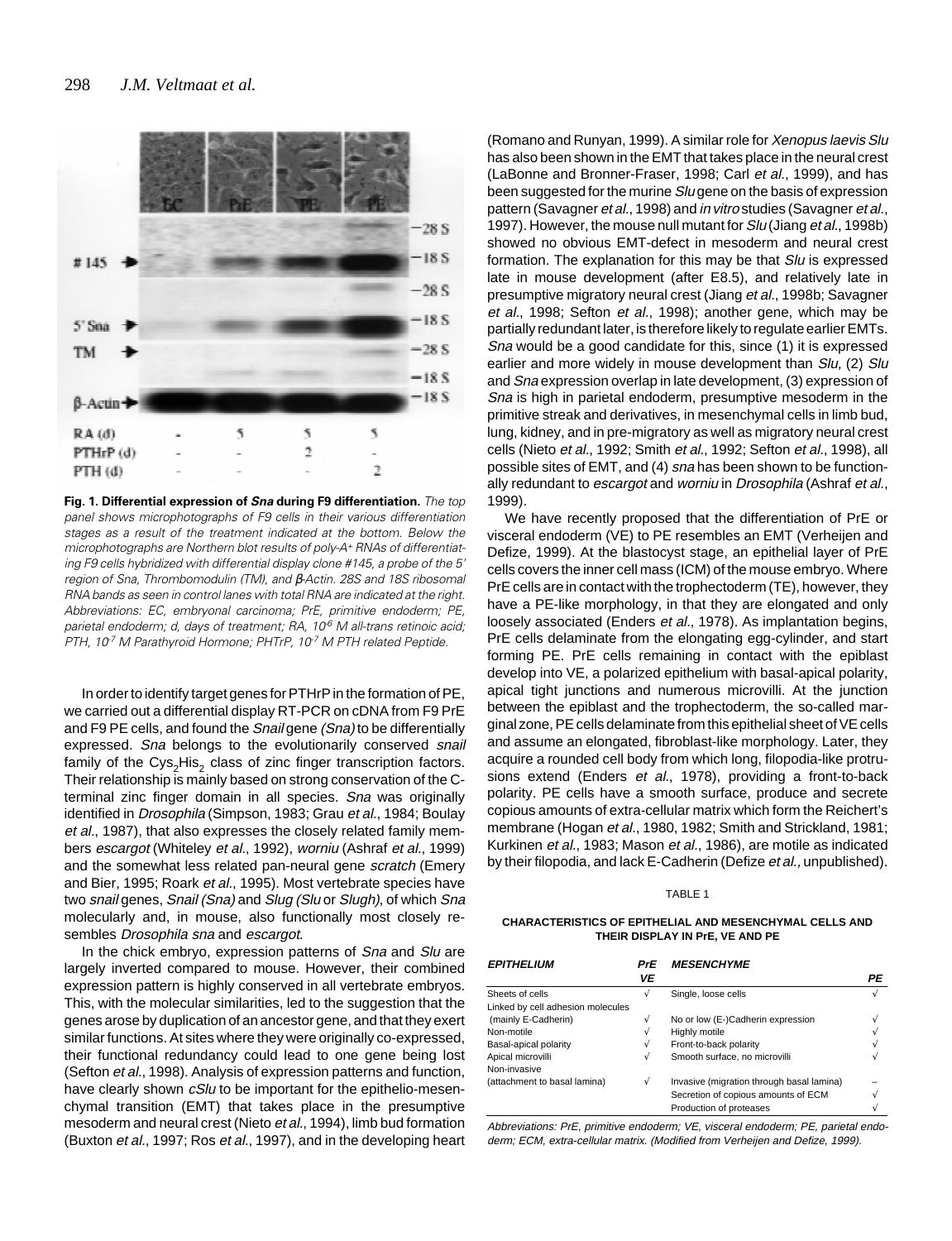These features of PE are all characteristic of mesenchymal cells (Hay, 1995), suggesting that PrE to PE and VE to PE transitions may be the first EMT in mouse development (see also Table 1).

PE expresses Sna at E6.5, and maintains expression until at least E8.5 (Nieto et al., 1992; Smith et al., 1992). However, the onset of PE formation occurs earlier, around the time of implantation. In the light of Sna upregulation in F9 cells undergoing a PrE to PE transition, we investigated the onset and regulation of its expression both in vitro in F9 cells and in vivo. We here demonstrate for the first time that in F9 PrE cells, Sna is an immediate early response gene to PTHrP and dbcAMP, and that this induction is correlated with the formation of PE. We furthermore document a link between the spatio-temporal expression of the PTH(rP)-R1 and Sna in PE-formation ex vivo and in vivo. Thus, Sna is likely to be important both in inducing and in maintaining the changes in morphology and motility arising during PE formation. In the light of the expression of snail homologs in EMTs in a variety of tissues, and the present results, we conclude that the formation of PE is the earliest EMT in mouse development.

# **Results**

# **DD-RT-PCR reveals Sna upregulation in F9 parietal endoderm**

Differential display RT-PCR with 12 arbitrary primers on cDNA derived from F9 PrE and PE cells yielded 25 fragments upregulated in F9 PE, and 20 of these fragments could be re-amplified (results not shown). These were cloned into PCR2.1-TOPO vector and of each cloned fragment, 8 colonies were screened to eliminate false positives as described under materials and methods. All but 4 clones, representing 4 different fragments, were eliminated, and ultimately tested in a Northern blot. Of these 4 fragments, we confirmed upregulation of only one during differentiation of F9 cells (#145, Fig. 1). Sequence analysis revealed that this fragment of 300bp was 98% homologous to part of the zinc finger domain of Sna [bp536-836, Nieto et al. (1992)]. Indeed, the fragment hybridized to a transcript of approximately 1.7 kb in Northern blot analysis, as previously reported for Sna (Nieto et al., 1992; Smith et al., 1992). This transcript was hardly detectable in F9-EC cells, but clearly visible in F9-PrE and PE (Fig. 1). In addition to this transcript, which is the only one reported in mouse (Nieto et al., 1992; Smith et al., 1992), we detected a transcript larger than 4.8 kb, the approximate genomic size of Sna, in cultures treated with PTHrP or PTH (right 2 lanes in Fig. 1). In our hands, PTH is more potent in inducing F9 PE than PTHrP is, as indicated by transcription of the PE-marker Thrombomodulin (Imada et al., 1990) and a more profound rounded up morphology after 48 h treatment (Fig. 1, upper panel). This is also reflected in Sna transcription.

To rule out the possibility of cross hybridization with another (zinc finger) containing mRNA, parallel blots were hybridized with a probe spanning the 5' (non-zinc finger) region (Fig. 1) and a probe spanning the 3'-UTR (not shown), both generated from the Sna cDNA clone 5-15. These probes recognize the 1.7 kb transcript, as well as the larger one, strongly suggesting that both are Sna mRNAs. The 5' probe was used in subsequent Northern blot experiments.

# **Sna is a target for elevated intracellular cyclic AMP levels specific for PE-formation**

Snail family members are mostly associated with the onset of EMT and are particularly expressed in mesenchyme. Since as-



**Fig. 2. Rapid induction of Sna by PTHrP in F9 PrE cells, specific for differentiation to PE.** Northern blots of poly-A<sup>+</sup> RNA of F9 cells in various stages of differentiation, hybridized with the 5' Sna probe and GAPDH as a loading control. 28S and 18S ribosomal RNA bands as seen in control lanes loaded with total RNA are indicated at the right. Bars represent the ratio between Sna and GAPDH relative to EC cells. Abbreviations used are as in Figure 1 and dbcAMP, 1 mM dibutyryl cyclic AMP; isoprot, 10 µM isoproterenol; h, hours of treatment. **(A)** Cells were grown for 5 days in the absence or presence of RA to induce PrE, and treated for the last 1/2 to 48 h with PTHrP or dbcAMP to induce PE, or with isoproterenol as a control. Error bars indicate SEMs of three independent culturing experiments. **(B)** F9 cells were left untreated or treated for varying periods with RA and subsequently treated during 1 h with PTHrP or dbcAMP.

pects of the differentiation of PE from PrE resemble such a transition to mesenchymal cells, we focused on this differentiation step, and determined the kinetics of Sna transcription following addition of PTHrP to F9 PrE cells by Northern blot hybridization. As can be seen in Figure 2A, RA alone already induces Sna to some extent within 1 day, and the level is maintained during prolonged treatment. However, within half an hour after subsequent PTHrP treatment of F9 PrE cells, Sna expression increases significantly. The upregulation is high initially, while SnamRNA levels gradually decrease, but after 48 h they are still higher than in cells treated with RA alone. In three independent experiments, we observed a similar rapid increase and subsequent downregulation in Sna mRNA levels, although the extent and duration varied and seemed to positively correlate with the extent to which cells show the morphological changes (as visualized in microphotographs in Figure 1) associated with terminal PE differentiation (data not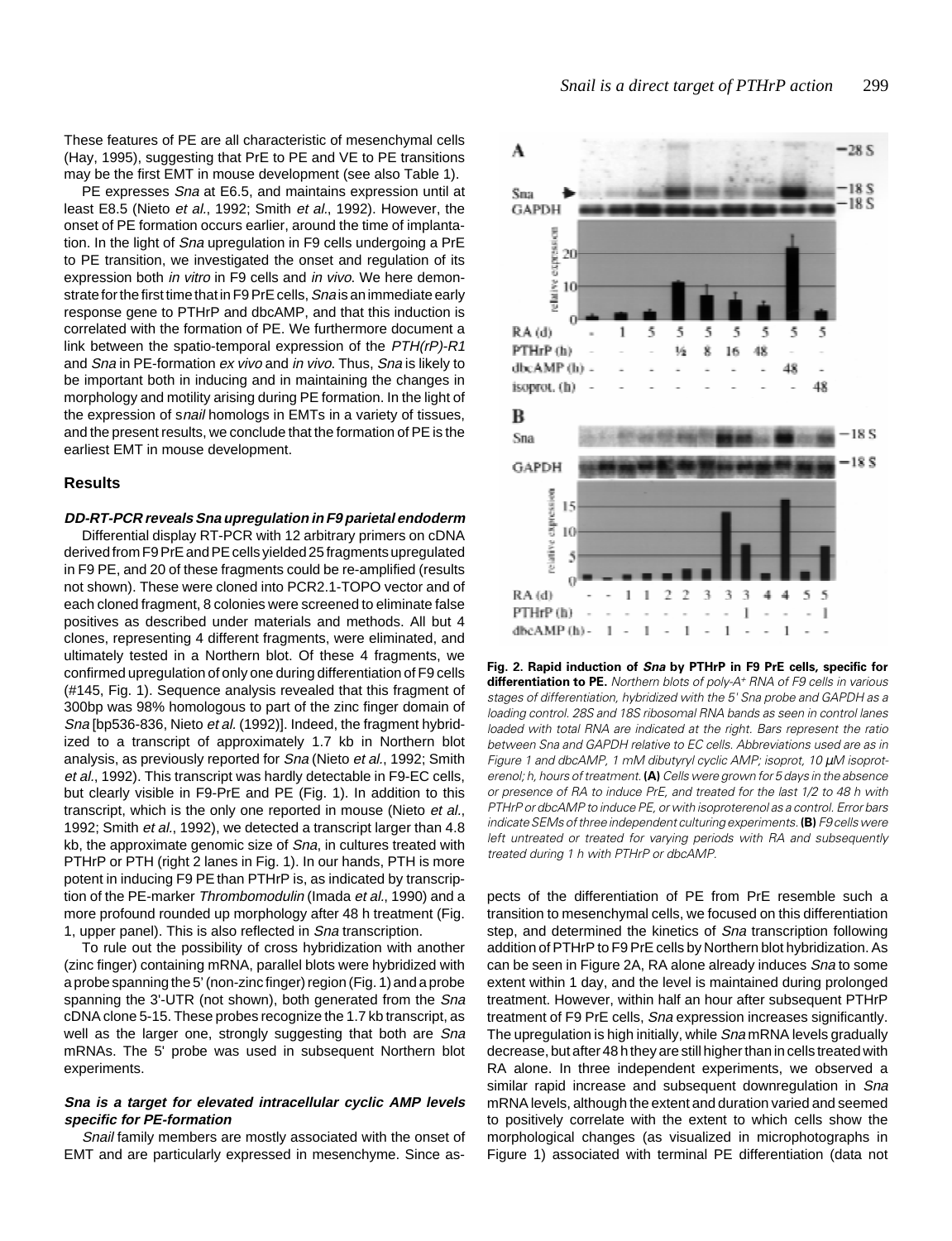

**Fig. 3. Sna is an immediate early target of PTHrP in F9 PrE cells.** Northern blot of poly-A+ RNA of F9 EC, and PrE with or without induction with PTHrP for 2 h, hybridized with the 5' Sna probe and GAPDH as a loading control. Abbreviations used are as in Figure 1. Cycloheximide (CX, 20 µg/ml) was added to the cells 30 min prior to PTHrP addition, or as a control added without PTHrP. Bars represent the ratio between Sna and GAPDH relative to EC cells. This experiment was repeated twice with 30 min PTHrP treatment, and yielded similar results. The 18S ribosomal RNA band as seen in the control lane loaded with total RNA is indicated at the right.

shown). When F9 PrE cells are treated with dbcAMP instead of PTHrP, Sna is also upregulated, suggesting the effect of PTHrP is mediated via the cyclic AMP/Protein kinase A pathway. After 48 h of treatment with dbcAMP Sna is higher than in cells treated with PTHrP and under these conditions more cells display a profoundly mesenchymal morphology than following PTHrP treatment, again suggesting that regulation of Sna expression correlates with the extent to which cells acquire the mesenchymal PE phenotype.

In contrast, in F9 PrE cells treated for 48 h with isoproterenol, Sna mRNA levels are comparable to those in cells treated with RA alone (Fig. 2A). Isoproterenol elevates intracellular cyclic AMP levels in these cells to a similar or higher extent as PTH and likewise is capable of activating reporter constructs via cyclic AMP response elements (Verheijen and Defize, unpublished results) but does not induce a differentiated PE morphology. The absence of elevated Sna mRNA levels upon prolonged isoproterenol treatment suggests that upregulation of Sna transcription via persistently high levels of cyclic AMP is correlated with differentiation, and not simply an effect of elevated intracellular cyclic AMP levels as such. This was further investigated by adding dbcAMP to cells that were previously either untreated or treated with RA for varying periods. As can be seen in Figure 2B, cultures untreated or treated with RA for 1 or 2 days do not show elevated Sna transcription after 1 h dbcAMP treatment. Addition of dbcAMP for 1 h results in elevated Sna mRNA levels only when cells are treated with RA for at least three days. This coincides with differentiation to PrE-like cells, as indicated by e.g. expression of the PTH(rP)-R1 (van de Stolpe et al., 1993). In these cells, PTHrP also effectively raises Sna levels (Fig. 2B). Longer treatment with RA does not induce

higher Sna levels in response to PTHrP, and levels are comparable to those observed in other experiments in cells treated with RA during 5 days followed by a short treatment with PTHrP (Figs. 2A and 3).

# **Sna is an immediate early target gene of PTH(rP)-R1 signaling in the formation of PE**

The capacity of PTHrP to induce Snatranscription within 30 min. raised the question whether *Sna* is an immediate early target of PTH(rP)-R1 signaling and may thus be a key element in PE formation. To address this, we treated F9 PrE for 30 min or 2 h with PTHrP in the absence or presence of cycloheximide or with cycloheximide alone. Cycloheximide was added 30 min prior to PTHrP addition, in order to block all protein synthesis. Northern blot analysis (Fig. 3) shows that Sna transcripts are still expressed, in fact at even higher levels in cultures treated with both PTHrP and cycloheximide, or cycloheximide alone. This indicates that Sna is indeed an immediate early target gene for PTH(rP)-R1 signaling. Results are shown for 2 h of PTHrP treatment only, and were similar in two other experiments in which cells were treated with PTHrP during 30 min.

# **Sna is upregulated in the formation of PE-like cells independent of the direct precursor**

F9 EC cells treated in monolayer with RA and PTHrP differentiate non-synchronously, but specifically to PE. Their developmental potency is, however, increased by growth as aggregates in suspension culture. Exposure to RA under these conditions of "embryoid body formation" results in a core of undifferentiated cells, surrounded by an outer layer of VE-like cells that express the VE marker alpha-fetoprotein and are capable of trans-differentiation into PE upon re-plating on an appropriate extra-cellular matrix component. This process is enhanced by addition of dbcAMP (Grover et al., 1983; Hogan et al., 1983; Grabel and Watts, 1987) or PTHrP (our unpublished observations). We re-plated 5 aggregates per well to allow non-overlapping outgrowth. To determine the relative levels of Sna in such small cultures, we developed and validated a strategy for semi-quantitative RT-PCR (described under Materials and Methods). To further validate our strategy, a semi-quantitative RT-PCR on Sna and β-Actin was done with cDNA generated from RNA samples used for Northern blotting. Figure 4A shows that changes in mRNA levels determined by semi-quantitative RT-PCR reflect the changes as conventionally measured on a Northern blot.

Next we analyzed Sna expression relative to  $\beta$ -Actin in RNA isolated from 7 day "hanging drop" aggregates which had subsequently been treated 1 day with fresh RA or PTHrP, while in suspension or re-plated. Black bars in Figure 4B show that Sna expression is detectable at a very low level in untreated EC aggregates in suspension and higher in aggregates exposed to RA. This is presumably attributable to the outer VE-like layer and its outgrowth, as elevation of Sna is also seen when cells are grown in monolayer in the presence of RA (Fig. 2A). When RA-exposed aggregates are treated with PTHrP or dbcAMP, differentiation to PE-like cells is induced and Sna levels show a further, significant increase (two-tailed Student's t-test, p<0.05). In our experiments, RA-treated aggregates that received fresh medium with RA and were simultaneously re-plated on gelatin, also show an increase in Sna mRNA levels (Fig. 4B, white bars). However, this increase is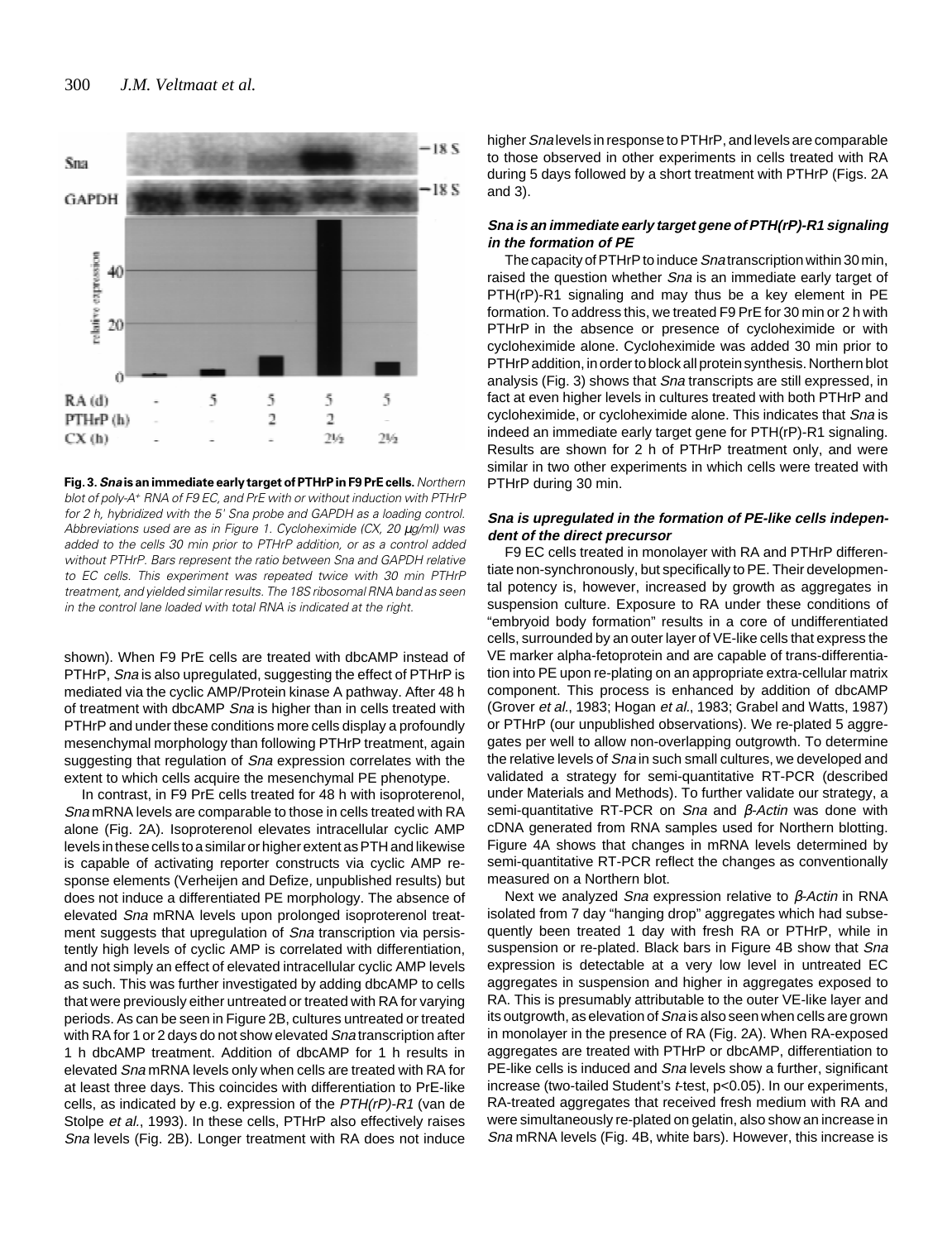

**Fig. 4. Sna is upregulated by PTHrP in F9 embryoid bodies.** Abbreviations used are as in Figures 1 and 2, and VE: visceral endoderm. **(A)** RNA samples from monolayer cultures were analyzed by Northern blotting (top, with 18S ribosomal RNA band as seen in control lane indicated at the right) and semiquantitative RT-PCR (middle) to validate the semi-quantitative RT-PCR strategy. The graph at the bottom shows results of one representative experiment. Bars represent the ratio between Sna and GAPDH (Northern blot, black bars) or Sna and β-Actin (semi-quantitative RT-PCR, white bars), relative to EC cells. **(B)** Semi-quantitative RT-PCR results of aggregation experiments. From left to right: undifferentiated aggregates were left untreated (EC), while aggregates differentiated with RA received fresh RA (VE), PTHrP or dbcAMP (both PE) while in suspension or re-plated. One day later, aggregates were used for semi-quantitative RT-PCR for Sna. Morphological changes associated with treatment while plated can be seen in the microphotographs at the top, and semi-quantitative RT-PCR results of plated aggregates below. The graph at the bottom shows the ratio between amplification products of Sna and β-Actin relative to untreated aggregates. Error bars represent standard deviations of three independent PCR results on 2 independent culture experiments. Differences between aggregates that had remained the last day in suspension (black bars) or that were plated (white bars) are not significant (two-tailed Student's t-test, p>0.10). RAtreated aggregates have significantly higher Sna levels than untreated aggregates, and PTHrP induced Sna levels differ significantly from RA induced levels (two-tailed Student's t-test, p<0.05).

not significantly different from similar aggregates that had remained in suspension (two-tailed Student's t-test, p>0.10). In replated aggregates, the induction of Sna upon treatment with PTHrP is again significantly different from treatment with RA alone (twotailed Student's t-test, p<0.05). From the experiments with F9 in monolayer and aggregate cultures, we conclude that Sna is induced by PTH(rP)-R1 signaling in the formation of PE in vitro, independent of whether its precursor is PrE or VE.

# **Sna is upregulated during the ex-vivo formation of PE.**

We next tested whether there is a similar (rapid) upregulation of Sna as PE forms ex vivo from plated blastocysts. When plated on tissue culture substrates, blastocysts attach and trophectoderm cells grow out, liberating the inner cell mass. PrE cells thus migrate from the inner cell mass over the trophectoderm (TE) cells, where they are exposed to PTHrP secreted by these cells (Behrendtsen et al., 1995). This results in their differentiation to PE cells during migration. In the experiments described here, blastocysts were plated for 3 to 5 days and then analyzed for expression of Sna relative to  $β$ -Actin by semi-quantitative RT-PCR. Figure 5 shows that Sna is already expressed in blastocysts at the time of plating, but that the level strongly increases upon plating (one-tailed Student's t-test, p<0.05). Expression of  $PTH(rP)$ -R1 and Follistatin was also analyzed in the same samples.  $PTH(rP)$ -R1 is expressed in endoderm migrating through the marginal zone of E5.5 mouse embryos (Karperien et al., 1994). Figure 5 shows that it is also strongly upregulated in plated blastocysts (one-tailed Student's <sup>t</sup>-test, p<0.05). Follistatin, expressed in low levels in primitive ectoderm (PrEc) and very strongly in PE at E7.5 of gestation (Feijen et al., 1994), was not detectable in blastocysts, even using a hemi-nested PCR (not shown), but is detectable in a single round of RT-PCR in plated blastocysts (Fig. 5). Upregulation of Sna in plated blastocysts is thus coincident with upregulation of Follistatin and  $PTH(rP)-R1$ , suggesting that Sna is most highly expressed in the emerging PE.

# **Sna is expressed in pre-implantation embryos and is specifically upregulated in the first PE cells of the mouse embryo**

The presence of low levels of Sna RNA in mouse blastocysts prompted us to determine the onset of its transcription at earlier developmental stages. In an approximate equivalent of 1 embryo, Sna was detected in the zygote, at the 2-cell stage and beyond (Fig. 6A). The top row of Figure 6A shows the results of a first round PCR (Fig. 6A) for Sna on one series of pre-implantation embryos. In other series, first round PCRs for Sna showed variability in yield of an amplification product in 2-cell and later stages, probably due to variability in the RT-reaction. However, in a hemi-nested PCR, an amplification product for Sna was always detected in all stages of development (Fig 6A, middle row), indicating it is readily transcribed by the zygotic transcription machinery (Schultz, 1993; Aoki et al., 1997).

To determine the kinetics of Sna expression in endodermal cells, we carried out in situ hybridization on sections of early postimplantation mouse embryos. Just after implantation, at E5.5, the inner cell mass has grown out into an epiblast consisting of PrEc, covered by a layer of PrE, that differentiates into VE or PE. At this stage, the first few PE cells are evident on the basal surface of the TE (Kaufman, 1992), and Sna expression was detected in PE cells [Fig. 6B, a (sagittal section), b and c (transverse sections)], and in low levels in the ectoplacental cone, while neither their precursor,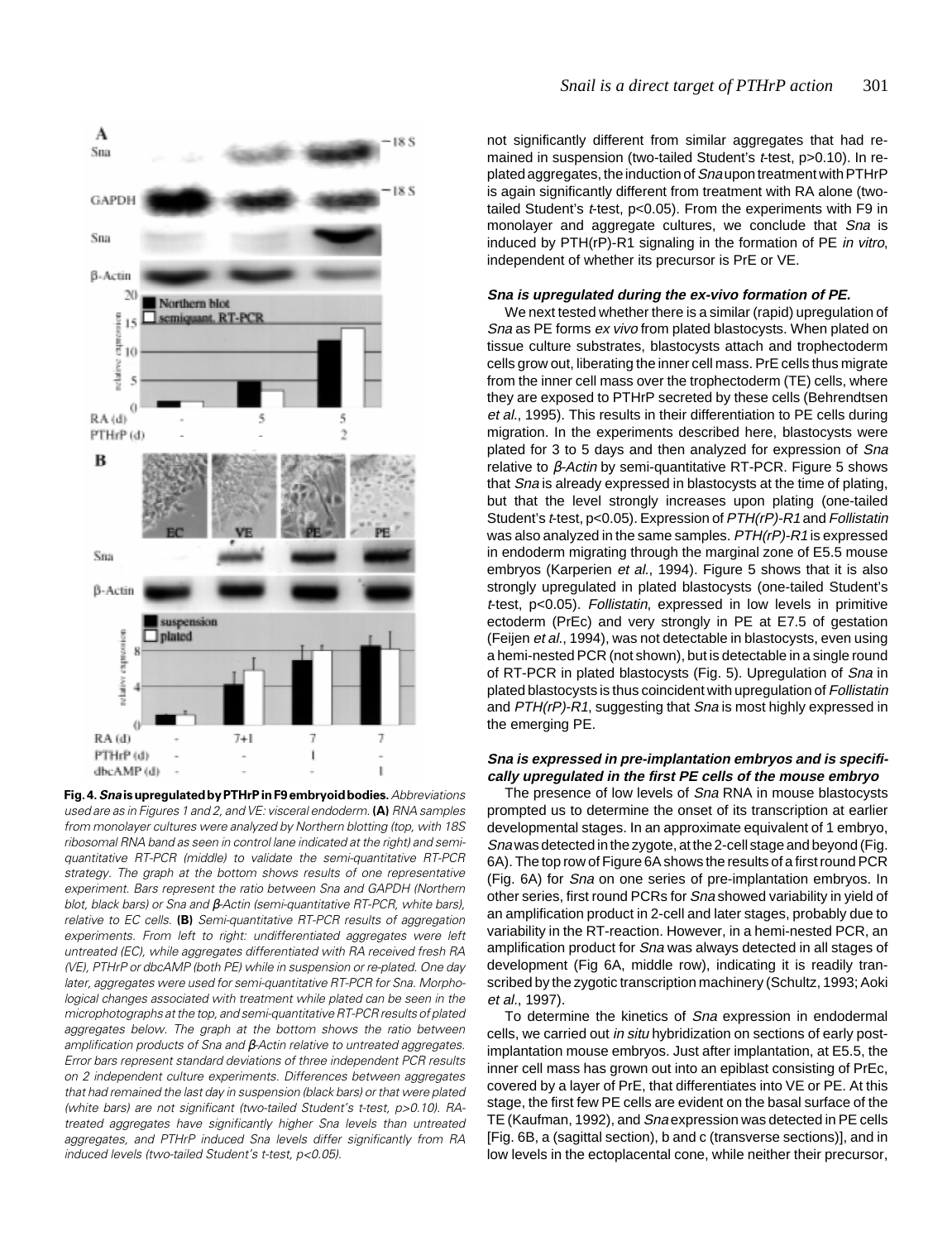PrE or VE, nor the PrEc shows expression. One day later, at E6.5, as gastrulation is initiated, Sna is again detected in PE cells, while expression remains undetectable in their precursor, VE [Fig. 6B, e (sagittal section), f, g and h (transverse sections)]. At E6.5, Sna can also be more clearly detected in the ectoplacental cone, and in addition, is highly expressed in the emerging primitive streak in the nascent mesoderm where an EMT takes place (Fig. 6B,e and g), as reported previously by Nieto et al. (1992) and Smith et al. (1992). At E7.5 expression at these sites was confirmed, and, additionally, found in the mesodermal wings and allantois (Fig. 6B,i,j,k,l). At this stage, endodermal cells delaminating from the epithelial sheet of VE cells in the marginal zone can be discriminated, expressing Sna (see magnification of sagittal section 6B,i; Fig. 6B,d).

# **Discussion**

The formation of PE from PrE and later from VE has a number of characteristics of an EMT. The availability of the F9 EC cell system, in which PE differentiation can be studied in vitro, could thus also provide an excellent model system for studying molecular aspects of EMT. The data presented in this paper support this proposition.

In previous studies we have provided evidence that PTHrP and the type I PTH/PTHrP receptor (PTH(rP)-R1) play an important role in PE formation in vivo (van de Stolpe et al., 1993; Karperien et al., 1994, 1996; Verheijen et al., 1999). While PTH(rP)-R1 is expressed by PE and its precursors, PTHrP is present in large



**Fig. 5. Sna is upregulated in plated blastocysts.** RNA was extracted from blastocysts directly or several days after plating, and analyzed for Sna, PTH(rP)-R1, and Follistatin mRNA expression relative to β-Actin expression by semi-quantitative RT-PCR. Each PCR was repeated 3 times independently. Error bars represent SEMs of 6 (blastocyst, black bars), respectively 9 (plated blastocysts, white bars) independent pools of 20 blastocysts each. Sna and PTH(rP)-R1 are both significantly upregulated upon plating (onetailed Student's t-test, p< 0.05). The right panel shows a blastocyst (top) and plated blastocyst (bottom) at the same magnification. White arrows indicate inner cell mass, short black arrows indicate individual PE cells. Large flat cells are trophectoderm cells, indicated by a long black arrow.

amounts in the decidua and trophectoderm. Others have provided evidence in cultured blastocysts that PTHrP produced by trophectoderm indeed acts as an endogenous regulator of PE differentiation (Behrendtsen et al., 1995). In vitro, PTHrP can also induce the formation of PE when added to F9 PrE cells (Chan et al., 1990; van de Stolpe et al., 1993).

Using differential display RT-PCR, we identified Sna as a target gene for PTHrP in F9 PrE cells. Interestingly, others have already described Sna expression in PE in mice (Nieto et al., 1992; Smith et al., 1992), and human SNAIL has recently been found in placenta (Twigg and Wilkie, 1999) to which PE cells also contribute (Enders, 1997). In several species, including the mouse, expression of either *Sna* or *Slu* has been detected in presumptive mesoderm and pre-migratory neural crest cells and maintained in mesenchymal derivatives (Nieto et al., 1992; Smith et al., 1992; Essex et al., 1993; Hammerschmidt and Nusslein-Volhard, 1993; Thisse et al., 1993, 1995; Mayor et al., 1995; Jiang et al., 1998b; Savagner et al., 1998; Sefton et al., 1998). Based upon these expression data, it was suggested that Sna or Slu could play a role in the formation and/or maintenance of mesenchymal cells in these processes. For murine Slu, such a role in EMT was indeed established at least in vitro: Savagner et al. (1997) showed that overexpression of the gene in NBT-II cells, a model system for EMT, resulted in desmosome breakdown an the appearance of a mesenchymal phenotype. Furthermore, a role for cSlu in EMT in the developing chicken heart was recently established as well (Romano and Runyan, 1999). It was suggested by the work of Sefton et al. (1998), that cSlu and mouse Sna play similar roles in their respective species in processes involving EMT.

In the present study, we demonstrate that Sna is strongly upregulated as a result of addition of the peptide hormone PTHrP to F9 PrE cells. Sna has been shown to be inducible by other hormones, such as Activin A in zebrafish animal cap assays for mesoderm induction (Hammerschmidt and Nusslein-Volhard, 1993), while injection of Antivin RNA (which inhibits Activin activity) in zebrafish downregulates Sna expression (Thisse and Thisse, 1999). Likewise, addition of basic Fibroblast Growth Factor (bFGF) and the Activin A homolog XTC-MIF to Xenopus animal caps (Sargent and Bennett, 1990) also upregulates Sna. By analogy, FGF-4 induces Sluin chick limb bud formation (Buxton et al., 1997), as does FGF-1 when added to NBT-II cells (Savagner et al., 1997). However, to date, an immediate early effect of any of these growth hormones has not been shown. Here, we show that the upregulation of Sna by PTHrP in F9 PrE cells still occurs in the presence of cycloheximide, providing evidence for the first time that Sna expression is an immediate early effect of this hormone in PrE cells.

The immediate rise in expression of Sna in response to PTHrP in F9 PrE cells is suggestive for a role of the gene in the onset of EMT. Supporting this, we find that Sna is already present at low levels in both epithelial precursors of F9 PE, i.e. F9 PrE and VE. This is in line with the reported expression of Sna in epithelial precursors of mesenchymal cells, such as the ectoderm cells in the primitive streak region which will become mesoderm, and in the pre-migratory cells in neural crest formation (Nieto et al., 1992; Smith et al., 1992; Sefton et al., 1998).

The initial burst of Sna expression induced by PTHrP is transient, but after 48 h, when the cells have acquired a definitive PE morphology, *Sna* levels are still higher than in untreated F9 PrE cells. The transient nature of the expression could be due to the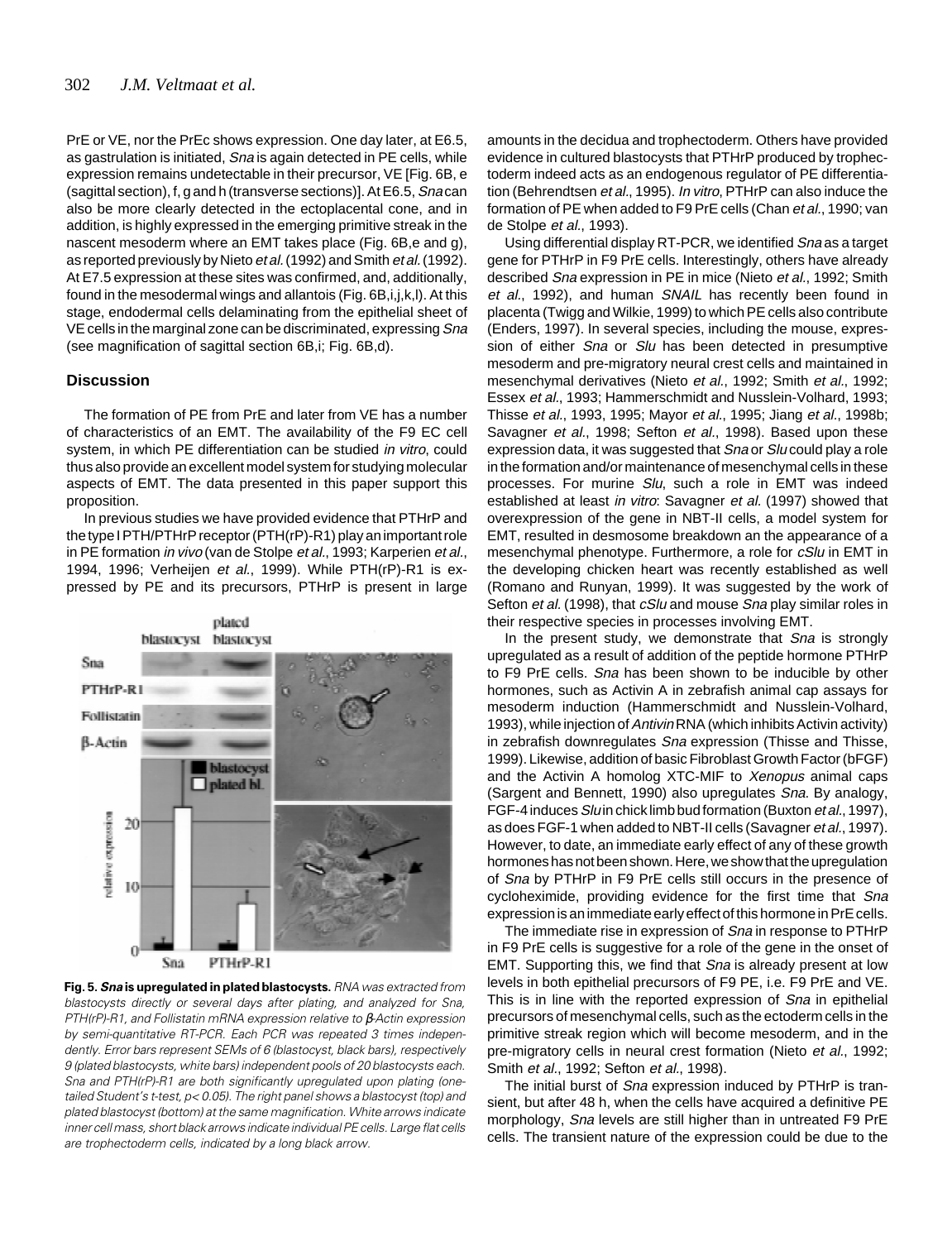

## **Fig 6. Sna expression during early mouse gestation.**

**(A)** Amplification products of a plateau-phase first round and nested PCR for Sna and a first round plateau phase PCR for β-Actin. RNA was isolated from mouse embryos at zygotic (Z), 2 cell (2), 4 cell (4), morula (M) and blastocyst (B) stage. Three independent pools of 20 embryos were analyzed by RT-PCR. Results are shown for one series of embryos. In other series, results for first round RT-PCR for Sna were variable, but in nested PCRs a product was always seen at all stages of development. **(B)** In situ hybridization with a Sna probe in E5.5 (top), E6.5 (middle) and E7.5 (bottom) mouse embryos. Left column shows sagittal (s) sections, in which the plane of transverse (t) sections is indicated by letters corresponding to the sections shown at the right to sagittal section. An asterisk (\*) indicates the marginal zone. Section (d) is a magnification of the marginal zone region, demarcated by the box in section (i). Abbreviations: all, allantois; epc, ectoplacental cone; ms, mesoderm; pe, parietal endoderm; ps, primitive streak; ve, visceral endoderm.

instability of PTHrP under tissue culture conditions. In accordance with this idea, in F9 PrE and VE cells treated with PTH or dbcAMP instead of PTHrP, Sna levels remain high even after 24 or 48 h. This parallels more closely the situation in vivo, where high levels of Sna are detected in PE from E5.5 (our data) until at least E8.5 (Nieto et al., 1992). The levels of Sna after prolonged treatment of F9 PrE or VE with PTHrP, PTH or dbcAMP seem related to the extent to which cultures acquire a rounded, mesenchymal, PE morphology. We therefore speculate that the early upregulation of Sna correlates with the initiation of the transition to a mesenchymal morphology, while the extent and/or maintenance of high Sna levels correlates with the extent and/or maintenance of the mesenchymal phenotype. In vivo, PTH(rP)-R1 could be continuously stimulated by PTHrP secreted by the TE cells, leading to constitutively high levels of Sna in PE.

The ex vivo blastocyst plating experiments showed significant upregulation of Sna concomitant with the upregulation of PTH(rP)- R1 and Follistatin, as well as the appearance of PE cells. In vivo, Follistatin is expressed at E6.5 by primitive ectoderm (Feijen et al., 1994), but here, in plated blastocysts, we use Follistatin as a marker for PE. Thus, these data strongly suggest that the emerging PE cells account for the increase of Sna.

We found Sna expression in the mouse embryo from zygote stage onward, well before the formation of PE, albeit in very low levels. This seems to be in contrast to expression in other species, where *Sna* is first detected at the onset of mesoderm formation (Sargent and Bennett, 1990; Kosman et al., 1991; Nieto et al., 1994; Hardin, 1995; Brown and Denell, 1996; Erives et al., 1998; Langeland et al., 1998). However, in zebrafish Sna has been found



ubiquitously expressed before gastrulation as a maternal transcript, but it is strongly upregulated at the onset of zygotic transcription at the dome stage and becomes rapidly confined to the dorsal presumptive mesoderm at gastrulation (Hammerschmidt and Nusslein-Volhard, 1993; Thisse et al., 1993). It is not clear whether there is a function for the Sna expressed at the early stages of mouse development. It could contribute to cell cycle control, as has been described for Drosophila escargot in imaginal wing disc cells (Hayashi et al., 1993, Hayashi, 1996; Fuse et al., 1994, 1996) and for mouse *Sna* in trophoblast giant cells (Nakayama et al., 1998). Alternatively, as the C. elegans snail family member ces-1 (Metzstein and Horvitz, 1999) and human Slug (Inukai et al., 1999), it might control programmed cell death. It is also possible that these low expression levels are of no functional significance, which is supported by the report that Sna -/- mice survive until gastrulation. Interestingly, these mice show defects in parietal endoderm and mesoderm formation (Jiang et al., 1998a). More detailed analysis of pre-implantation development of these Sna mutant embryos may reveal whether Sna is just present as a transcript or whether a functional protein is present at these stages.

By RT-PCR, we find relatively little Sna mRNA in blastocysts, which consists of inner cell mass and trophectoderm only, while in situ hybridization data show that expression is sharply upregulated at E5.5, when the embryo has just implanted in the uterine wall, specifically in the first PE cells. At E6.5, Sna is highly expressed in both PE and emerging mesoderm, and in lower levels in the ectoplacental cone. Unexpectedly, at these stages we could not detect expression in the PrE or VE cells, precursors of PE, in apparent contrast to the expression in F9 PrE and VE (this report),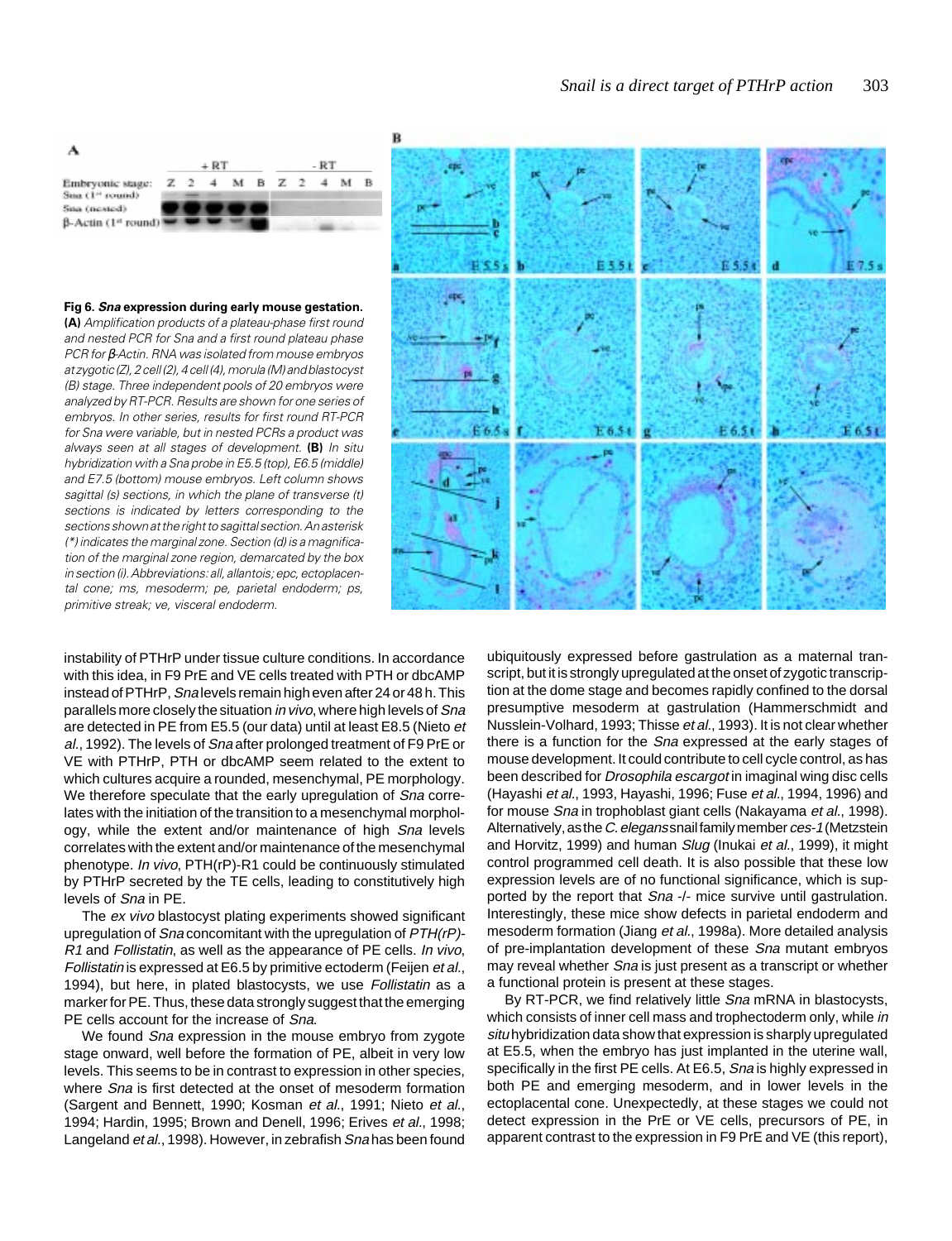and the expression in other epithelial pre-EMT cells, as shown by others. However, we cannot exclude the possibility that Sna is expressed below detection levels in PrE. Alternatively, Sna may be expressed in PrE only in the marginal zone; these cells are difficult to detect at early stages in conventional paraffin sections. At E7.5, Sna was clearly detected in PE and is present also in the endodermal cells that line the ectoplacental cone in the marginal zone. At this stage all PrE cells have differentiated into either PE or VE cells (Cockroft and Gardner, 1987), and it is until about this stage that the VE cells residing in the marginal zone retain their potential to contribute to PE (Hogan and Tilly, 1981; Cockroft and Gardner, 1987). Sna expression in endoderm at this stage is restricted to cells delaminating from the epithelial sheet of VE cells in the marginal zone and to PE more distally.

Expression of  $PTH(rP)$ -R1 mRNA and protein at E5.5 and E6.5 is detected in PE and extra-embryonic VE, most prominently in the marginal zone (Karperien et al., 1994; Verheijen et al., 1999). At E7.5, PTH(rP)-R1 mRNA and protein expression are low in VE, but prominent throughout PE. From this stage, PTH(rP)-R1 protein expression in the extra-embryonic VE further decreases and is no longer detectable at E9.5 (Verheijen et al., 1999). At all of these stages, PTHrP is expressed from the adjacent trophoblast and decidual cells (Karperien et al., 1996), and the protein is detected in trophectoderm cells as early as the blastocyst stage (van de Stolpe *et al.*, 1993). These data suggest that the *Sna* expression observed at sites where PE differentiation is initiated and maintained, is indeed controlled by activation of the PTH(rP)-R1.

The way by which PTHrP, acting through the PTH(rP)-R1, regulates Sna expression is unclear. This could be direct, through enhancer sequences located in the promoter of the Sna gene or indirect, e.g. through rapid changes in cell-cell and cell-matrix interactions. The aggregate studies suggest that these latter changes could contribute to Sna expression as well, since we found some induction when RA-treated aggregates were plated on gelatin compared to aggregates that had remained in suspension. Probably, if aggregates were re-plated on fibronectin, which is a more potent inducer of PE than gelatin (Grabel and Watts, 1987; Behrendtsen et al., 1995), and which contributes to the Reichert's membrane over which PE cells migrate in vivo (Wartiovaara et al., 1979), induction would be stronger.

#### TABLE 2

## **PRIMERS USED IN PLATEAU-PHASE AND SEMI-QUANTITATIVE RT-PCRs**

| <b>GENE</b>        | <b>PRIMER</b>  | <b>SEQUENCE</b>                                   | <b>PRODUCT SIZE (bp)</b>   |
|--------------------|----------------|---------------------------------------------------|----------------------------|
| $\beta$ -Actin     | Forward        | CCTGAACCCTAAGGCCAACCG                             |                            |
| $\beta$ -Actin     | Reverse        | GCTCATAGCTCTTCTCCAGGG                             | 398 with forward           |
| $\beta$ -Actin     |                | Nested reverse TGTAGCCACGCTCGGTCAGGA              | 267 with forward           |
| Sna                | Forward        | <b>CTAGGTCGCTCTGGCCAAC</b>                        |                            |
| Sna                | Reverse        | TCA(#)GCGAGGGCCTCCGGAGCAGCCAGACT 835 with forward |                            |
| Sna                |                | Nested forward GGAAGCCCAACTATAGCGAGC              |                            |
| Sna                |                | Nested reverse CAGTTGAAGATCTTCCGCGAC              | 424 with nested<br>forward |
| PTH(rP)-R1 Forward |                | <b>GCAGAGATTAGGAAGTCTTGGA</b>                     |                            |
| PTH(rP)-R1 Reverse |                | AGCCGTCGTCCTTGGGAACTGT                            | 280 with forward           |
| Follistatin        | Forward        | atacqqatccTTTTCTGTCCAGGCAGCTCCAC                  |                            |
| Follistatin        | Nested reverse | ataqqaattcACTTACTGTCCGGGCACAGCTCA                 | 320 with forward           |
| Follistatin        | Reverse        | ataggaattcGTCAACACTGAACATTGGTGG                   | 545 with forward           |

Sequences of forward and reverse primers are denoted in 5' to 3' direction for each gene, with the size of their expected amplification product. Lower case is used to designate sequences used to insert a linker in primers for Follistatin. In the Sna reverse primer, a sequence encoding a HA-tag (AGGCTAGCGTAATCTGGAACATCGTA) is inserted, indicated by (#).

In summary, our data show that Sna is an immediate early response gene of PTHrP-R1 signaling in F9 endoderm-like cells, suggesting that Sna is instrumental in initiating and maintaining the PE phenotype. In the light of the proposed role of Sna and Sluin EMT, we suggest that the formation of PE is the first EMT in mouse development, a suggestion we have made previously on the basis of morphological and biochemical changes associated with this process.

Note: After submission of this manuscript, two reports were published in which the authors show that Sna represses E-Cadherin expression by binding to its promoter (Batlle et al., 2000; Cano et al., 2000). Accordingly, the expression patterns of E-Cadherin and Sna during mouse development are complementary (Cano et al., 2000). Both during development and tumorigenesis, Sna expression and loss of E-Cadherin in epithelial cells are associated with the acquisition of a mesenchymal phenotype and tumorigenic and invasive properties. Thus, these two reports strongly support our hypothesis that the formation of PE is an EMT, and that it is induced and/or maintained by high levels of Sna expression.

## **Materials and Methods**

#### **Cell culture**

F9 EC cells were obtained from ATCC (American Type Cell Culture, Rockville, MD), and maintained in monolayer culture on gelatinized tissue culture plastic in DMEM: Ham's F12 (1:1), buffered with 44 mM NaHCO<sub>3</sub> (DFbic), 7.5% FCS, supplemented with non-essential amino acids, 10 U/ ml penicillin, and 10 µg/ml streptomycin (all from Gibco BRL, Breda, The Netherlands). EC cells were induced to differentiate to PrE with 10<sup>-6</sup> M alltrans retinoic acid (RA) (Sigma, Bornem, Belgium) and subsequently to PE with 10<sup>-7</sup> M PTHrP<sub>1-34</sub> (PTHrP) (Bachem, Bubendorf, Switzerland) or rat PTH<sub>1-34</sub> (PTH) (Peninsula Laboratories, St. Helens, United Kingdom) or 1 mM dibutyryl cyclic AMP, (dbcAMP) (Aldrich, Zwijndrecht, The Netherlands). For experiments in monolayer culture, cells were seeded at a density of 500 cells/cm2 and maintained as EC for 5 days, or seeded at a density of 1000 cells/cm2 and grown for 5 days in the presence of RA, and with PTHrP, PTH or dbcAMP present during the last period as indicated in the figures. For inhibition of protein synthesis, 20 µg/ml cycloheximide was added 30 min prior to stimulation with PTHrP. Differentiation was monitored morphologically by photo-microscopy. On the 5<sup>th</sup> day, cells were lysed for RNA isolation.

To generate VE-like cells, F9 EC cells were suspended in a density of 10,000 cells/10 ml medium in the absence (for EC) or presence of 5x10-8 M RA (for VE) (Hogan et al., 1994). We adapted the "hanging drop assay" (Mummery et al., 1990) to obtain embryoid bodies of identical size and to control the ratio of "core"-to-VE cells: 20 µl drops containing 20 cells were placed on the lid of a petri dish, then inverted over the base filled with PBS. Aggregates received fresh medium at the 3<sup>rd</sup> or 4<sup>th</sup> day with medium without (for EC) or with RA (for  $VE$ ). At the  $7<sup>th</sup>$  day, EC-aggregates received fresh medium without RA, and RA-aggregated embryoid bodies received fresh medium containing 5x10<sup>-8</sup> M RA, 10<sup>-7</sup> M PTHrP or 1 mM dbcAMP, while in suspension or simultaneously re-plated to obtain outer layers or monolayer outgrowths of respectively, EC cells, VE- (RA), or PE-like (PTHrP, dbcAMP) cells. Re-plating at the 7<sup>th</sup> day was done on gelatinized tissue culture plastic (5 aggregates per well, 24 well dish). Outgrowth and morphological changes were monitored photo-microscopically. On the 8th day, cultures were lysed for RNA isolation.

## **Differential display RT-PCR (DD-RT-PCR)**

F9 PrE (3 days RA) and F9 PE (3 days RA+2 days PTHrP or PTH) cells were harvested. Total RNA isolation, DNase treatment, cDNA synthesis by reverse transcription using Oligo(dT), purification, and differential display PCR were performed as described (Kester et al., 1997). Before purified cDNA was used for differential display, its quality and recovery was verified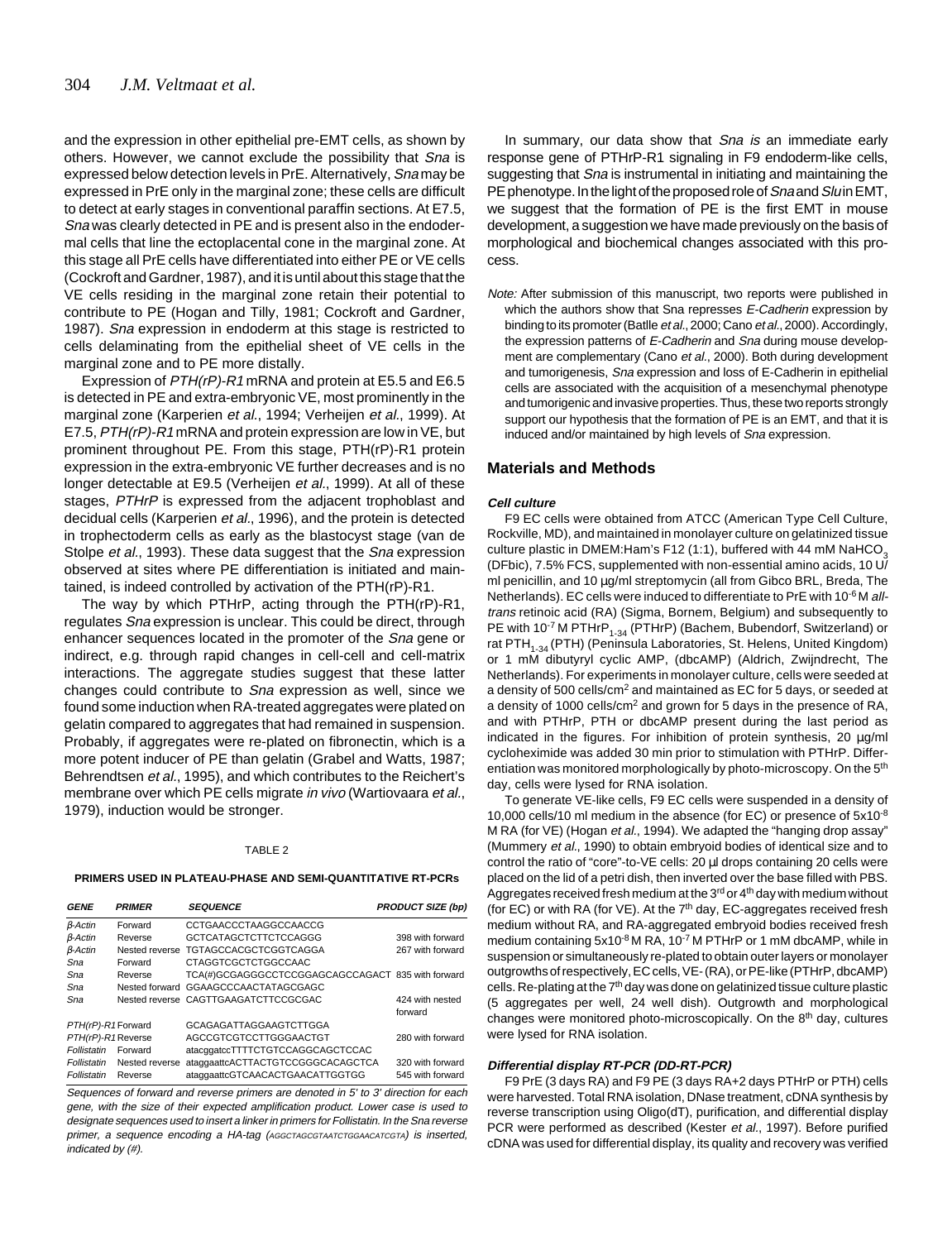with a  $\beta$ -Actin PCR as described below. For DD-RT-PCR 2 µl cDNA (or H<sub>2</sub>O as a control) was amplified using 200 ng of 1 arbitrary primer and 1  $\mu$ Ci [<sup>33</sup>P]dATP in each of 12 parallel reactions. The primers used were on average 20bp long, with 50% GC content. The reaction was electrophoresed on a Sequagel XR (Biozym, Landgraaf, The Netherlands). Differential bands were excised from the gel, and re-amplified by PCR, using the same primer that had been used for the differential display reaction.

Amplification products were cloned into the PCR2.1-TOPO vector (Invitrogen, Groningen, The Netherlands), and for each cloned product, 8 colonies were used for restriction analysis and screened for false positives as follows: per product, clones with different restriction patterns were again re-amplified with the primer used in the differential display. Per primer, amplification products were dot spotted on duplicate filters, which were hybridized with the α[<sup>32</sup>P]dCTP labeled product of a DD-RT-PCR with the same primer on F9 PrE or PE, essentially as described (Kester et al., 1997). Products that showed differential hybridization were used as a probe for a conventional Northern blot and sequenced with the ABI Prism 377 DNA Sequencer (Perkin Elmer, Foster City, California).

#### **PolyA+ isolation and Northern blotting**

Approximately 3 ug poly-adenylated RNA samples [isolated using Oligo(dT)-cellulose (type 7, Pharmacia Biotech, Roosendaal, The Netherlands)], were electrophoresed in formaldehyde/1% agarose gels (Sambrook et al., 1989), blotted and hybridized on Hybond N filters (Amersham, Roosendaal, The Netherlands) as described by the manufacturer. Probes comprised the differential display fragments as an EcoR1 insert from the PCR2.1-TOPO vector, or the EcoR1-Bg/II 5' Sna fragment from clone 5-15 (a kind gift of Dr. Gridley). All probes were labeled to a specific activity of approximately 10<sup>8</sup> cpm/μg DNA, using the Redivue kit and α[<sup>32</sup>P]dCTP (both from Amersham). Hybridization with a 1.4 kb Pst1 fragment of the glyceraldehyde-3-phosphate dehydrogenase (GAPDH) cDNA or a β-Actin probe was used as a loading control.

#### **Mouse embryos**

For early pre-implantation stage embryos, wild-type C57bl/6xCBA F1 females were super-ovulated (Roelen et al., 1998) and mated with F1 males. Natural matings were used to obtain blastocysts and post-implantation embryos. Midday of the day of appearance of a vaginal plug was designated E0.5. Females were sacrificed by cervical dislocation at the required day of pregnancy. Collection of embryos in M2 medium and subsequent culture in M16 medium was as described (Hogan et al., 1994). Zygotes or 2-cell embryos from several crosses per stage were assigned randomly to pools of 20 embryos, and were either lysed directly, or cultured until 4-cell, morula or blastocyst stage and then lysed in Ultraspec (Biotecx, Veenendaal, The Netherlands) for later analysis by RT-PCR. For blastocyst outgrowths, E3.5 embryos were collected, distributed over 15 pools of 20 embryos, and grown for 1 day as described above. 6 Pools were then lysed in Ultraspec, and the other 9 pools were transferred to gelatinised tissue culture dishes containing DMEM, 20% FCS, 10 U/ml penicillin, 10 µg/ ml streptomycin, 10-4M β-mercapto-ethanol (Sigma) and grown for 3 to 5 days in a humidified incubator at 37 $\mathrm{^{\circ}C}$ , 7.5% CO<sub>2</sub> followed by lysis. Lysates were analyzed by semi-quantitative RT-PCR.

## **RT-mediated PCR and semi-quantitative RT-mediated PCR**

Total RNA or polyA+ RNA was isolated from monolayer cultures of F9 cultured cells as described above. Total RNA from pools of 15 F9 embryoid bodies, or 20 mouse embryos were isolated from Ultraspec according to the manufacturer's protocol and precipitated in the presence of 1  $\mu$ l see DNA (Amersham). All RNAs were DNase treated, using 1 U RQ1 RNase-free DNase (Promega, Leiden, The Netherlands) according to the manufacturer's protocol, then phenol-extracted and ethanol-precipitated. The pellet was resuspended in 15 or 20  $\mu$ l H<sub>2</sub>O, of which half was used for cDNA synthesis by reverse transcription (RT) using the Superscript kit (Gibco BRL) according to manufacturer's protocol. 4 U RNasin (Roche, Almere, The Netherlands) was added to a total reaction volume of 20 µl. cDNAs were used in PCRs without further purification, using an equivalent of the corresponding RNA as a negative control. The cDNAs and corresponding RNAs were routinely checked by a plateau-phase β-Actin RT-PCR to verify efficiency of cDNA-synthesis and test for contaminating DNA respectively.

RT-PCR was carried out on at least 3 independent samples, and run in a BIOMETRA UNOII Thermo cycler (Biometra, Göttingen, Germany). Primers are shown in Table 2. The following cDNA input was used: an equivalent of 50 ng total RNA or 2 ng polyA+ RNA from F9 monolayer cultures in 1  $\mu$ l; an equivalent of 1/4 of an F9 embryoid body in 1  $\mu$ l; an equivalent of 1 pre-implantation embryo or plated blastocyst in 2 µl. RT-PCR for  $\beta$ -Actin was performed with 165 ng (2.5  $\mu$ l) of each primer, 0.2 mM dNTPs each, 1.5 mM MgCl<sub>2</sub>, 0.625 U Goldstar polymerase (Eurogentec, Seraing, Belgium) in 1x Goldstar reaction buffer in a total of 50 µl. Amplification cycles were as follows: 3 min 94°C, 40x (15 sec. 94°C, 30 sec. 56°C, 45 sec. 72°C), 7 min 72°C, soak at 4°C. If no β-Actin product was seen after gel-electrophoresis, hemi-nested PCR was carried out with 2 µl of the first reaction under the same conditions. This was necessary for some preimplantation embryo samples only. RT-PCR for Sna on pre-implantation embryos was performed with 0.8 µM of each primer, 0.2 mM dNTPs each, 10% DMSO, 2 mM MgCl<sub>2</sub>, 1x Goldstar reaction buffer, 1 U Taq polymerase in a 25 µl reaction volume. Amplification cycles were as follows: 5 min 94°C, 40x (45 sec. 94°C, 45 sec. 58°C, 45 sec. 72°C), 7 min 72°C, soak at 4°C. If no amplification product was seen after gel-electrophoresis, nested PCR with 2 µl of the first reaction was carried out under the same conditions. RT-PCR for PTH(rP)-R1 was performed as for Sna, but without DMSO and with 1.5 mM MgCl<sub>2</sub>, and an annealing temperature of 61 $^{\circ}$ C. RT-PCR for Follistatin was performed as for  $β$ -Actin, with the forward and nested reverse primer, and with an annealing temperature of 60°C. If no product was detected, a larger product was first amplified by using the forward and reverse primer, followed by a hemi-nested PCR on 2 µl of the first reaction with the forward and nested reverse primer.

To determine relative expression levels of Sna in F9 embryoid bodies, blastocysts and plated blastocysts, a semi-quantitative RT-PCR assay was developed. Accuracy and the range of linear DNA-quantification by the Fluorimager 595 (Molecular Dynamics) with ImageQuaNT 5.0 software were first determined by quantifying a serial dilution of DNA-fragments in the range of expected RT-PCR product sizes on a thin 2% agarose gel containing 1:13,000 VistraGreen (Amersham). We found that DNA is accurately quantifiable in a linear range (r= 0.99) when loaded within the 0.1 to 10 ng range on a thin gel, that has had minimal exposure to light. Since RT-reactions are a source of large variation in (semi-)quantitative PCR (Freeman et al., 1999), cDNA samples (and corresponding RNA samples) were titrated such that their  $\beta$ -Actin amplification products in the log-linear phase of the PCR varied less than four-fold among each other (Keller et al., 1993). These amounts of cDNA were subsequently used for semi-quantitative RT-PCRs. In these reactions, three subsequent samples were taken, loaded on gel within the range of linear quantification, and analyzed to verify that amplification occurred in the log-linear phase of each PCR (cycles 24, 27, 30 for β-Actin; cycles 30, 33, 36 for Sna; cycles 29, 31 and 33 for PTHrP-R1; and cycles 32, 34, 36 for Follistatin). Follistatin could only be measured accurately in the 36 cycle sample. If no product was seen, a sample from a 40 cycle PCR was analyzed on gel or used in a nested PCR to determine if any Follistatin transcript could be detected. Each RT-PCR was repeated 3 times to correct for variations in amplification efficiency. For each sample the amount of amplification products of Sna, PTH(rP)-R1 and Sna relative to  $β$ -Actin were determined. The Student's t-test was used to determine significance of changes in relative expression levels.

## **In situ hybridization**

Post-implantation embryos were dissected in decidua at E5.5-7.5 as described (Hogan et al., 1994), embedded in paraffin, and sectioned. In situ hybridization for Sna was performed with overnight hybridization at 55°C with a <sup>35</sup>S-UTP RNA probe spanning the Sac1-EcoR1 3' UTR fragment of clone 5-15 (described above), and high stringency washing at 65°C, as described (Feijen et al., 1994).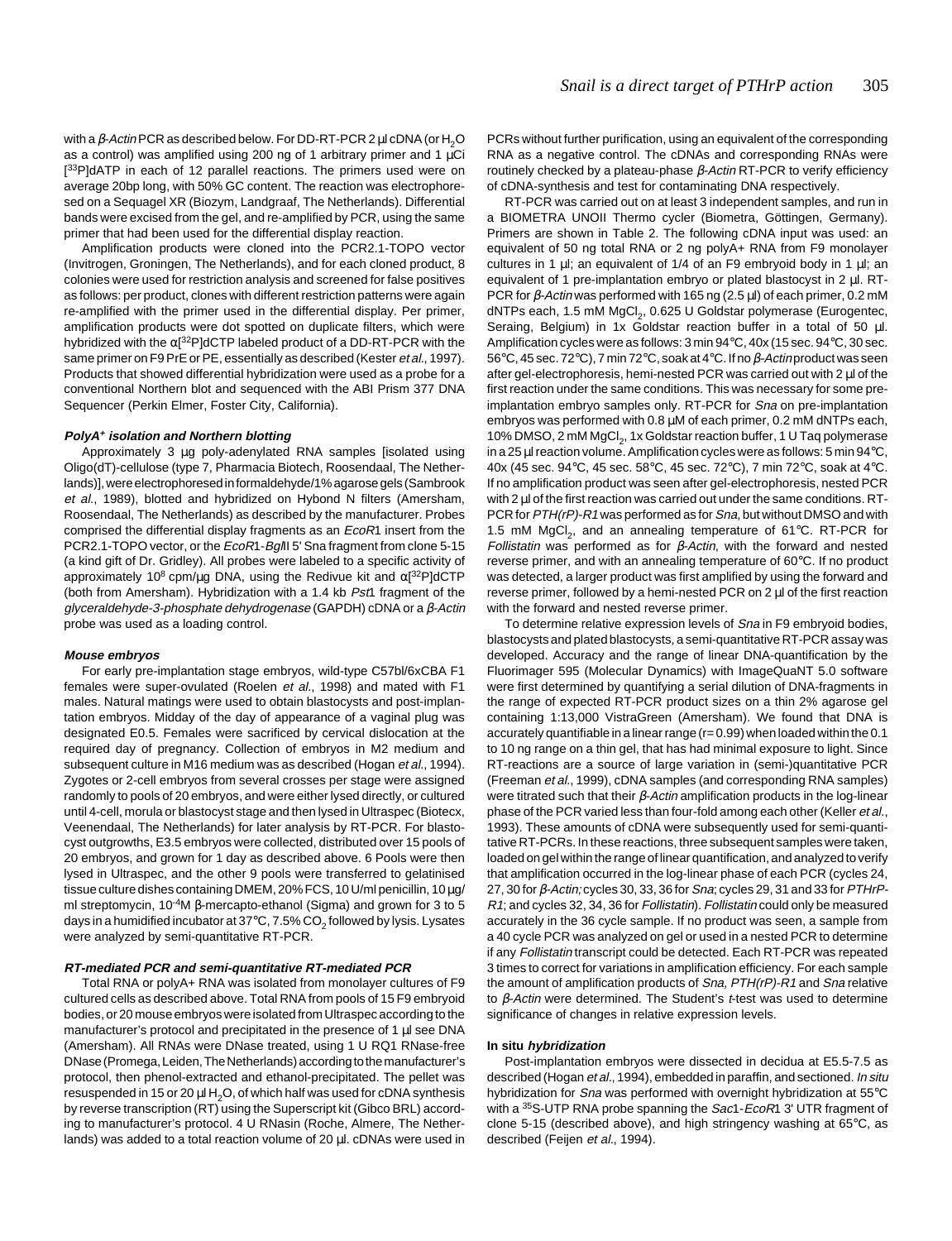## Acknowledgments

This study was carried out at the Graduate School for Developmental Biology, Utrecht, The Netherlands. The authors wish to thank Dr. Gridley for kindly providing the Sna cDNA clone 5-15, Dr. A. Caricasole, A. Feijen, E. de Groot, J. Hendriks, Dr. H. Kester, and Dr. B. Roelen for technical assistance and helpful discussions. We also thank T. Hoeijmakers for sequence analysis, J. Korving for sectioning the embryos, F. Vervoordeldonk for photographic reproduction, E. de Groot for sharing Follistatin data before publication, and Drs. M. van der Heyden and A.J.M. van den Eijnden-van Raaij for critically reading the manuscript.

# **References**

- ABOU-SAMRA, A.B., JUPPNER, H., FORCE, T., FREEMAN, M.W., KONG, X.F., SCHIPANI, E., URENA, P., RICHARDS, J., BONVENTRE, J.V. and POTTS, J.T.J. (1992). Expression cloning of a common receptor for parathyroid hormone and parathyroid hormone-related peptide from rat osteoblast-like cells: a single receptor stimulates intracellular accumulation of both cAMP and inositol trisphosphates and increases intracellular free calcium. Proc. Natl. Acad. Sci. USA 89: 2732-2736.
- AOKI, F., WORRAD, D.M. and SCHULTZ, R.M. (1997). Regulation of transcriptional activity during the first and second cell cycles in the preimplantation mouse embryo. Dev. Biol. 181: 296-307.
- ASHRAF, S.I., HU, X., ROOTE, J. and IP, Y.T. (1999). The mesoderm determinant Snail collaborates with related zinc-finger proteins to control Drosophila neurogenesis. EMBO J. 18: 6426-6438.
- BATLLE, E., SANCHO, E., FRANCI, C., DOMINGUEZ, D., MONFAR, M., BAULIDA, J. and GARCIA, D.H. (2000). The transcription factor Snail is a repressor of Ecadherin gene expression in epithelial tumour cells. Nature Cell Biol. 2: 84-89.
- BEHRENDTSEN, O., ALEXANDER, C.M. and WERB, Z. (1995). Cooperative interactions between extracellular matrix, integrins and parathyroid hormone-related peptide regulate parietal endoderm differentiation in mouse embryos. Development 121: 4137-4148.
- BOULAY, J.L., DENNEFELD, C. and ALBERGA, A. (1987). The Drosophila developmental gene snail encodes a protein with nucleic acid binding fingers. Nature 330: 395-398.
- BRINGHURST, F.R., JUPPNER, H., GUO, J., URENA, P., POTTS, J.T.J., KRONENBERG, H.M., ABOU-SAMRA, A.B. and SEGRE, G.V. (1993). Cloned, stably expressed parathyroid hormone (PTH)/PTH-related peptide receptors activate multiple messenger signals and biological responses in LLC-PK1 kidney cells. Endocrinology 132: 2090-2098.
- BROWN, S.J. and DENELL, R.E. (1996). Segmentation and dorsoventral patterning in Tribolium. Cell Dev. Biol. 7: 553-560.
- BUXTON, P.G., KOSTAKOPOULOU, K., BRICKELL, P., THOROGOOD, P. and FERRETTI, P. (1997). Expression of the transcription factor slug correlates with growth of the limb bud and is regulated by FGF-4 and retinoic acid. Int. J. Dev. Biol. 41: 559-568.
- CANO, A., PEREZ-MORENO, M.A., RODRIGO, I., LOCASCIO, A., BLANCO, M.J., DEL BARRIO, M.G., PORTILLO, F. and NIETO, M.A. (2000). The transcription factor Snail controls epithelial-mesenchymal transitions by repressing E-cadherin expression. Nature Cell Biol. 2: 76-83.
- CARL, T.F., DUFTON, C., HANKEN, J. and KLYMKOWSKY, M.W. (1999). Inhibition of neural crest migration in Xenopus using antisense slug RNA. Dev. Biol. 213: 101-115.
- CHAN, S.D., STREWLER, G.J., KING, K.L. and NISSENSON, R.A. (1990). Expression of a parathyroid hormone-like protein and its receptor during differentiation of embryonal carcinoma cells. Mol. Endocrinol. 4: 638-646.
- COCKROFT, D.L. and GARDNER, R.L. (1987). Clonal analysis of the developmental potential of 6th and 7th day visceral endoderm cells in the mouse. Development 101: 143-155.
- EMERY, J.F. and BIER, E. (1995). Specificity of CNS and PNS regulatory subelements comprising pan-neural enhancers of the deadpan and scratch genes is achieved by repression. Development 121: 3549-3560.
- ENDERS, A.C. (1997). The role of hypoblast endoderm in early develoment of higher primates. In Microscopy of reproduction and develoment: a dynamic approach, (Ed. Motta P.M.) Antonio Delfino Editore, Rome, pp. 299-305.
- ENDERS, A.C., GIVEN, R.L. and SCHLAFKE, S. (1978). Differentiation and migration of endoderm in the rat and mouse at implantation. Anat. Rec. 190: 65-77.
- ERIVES, A., CORBO, J.C. and LEVINE, M. (1998). Lineage-specific regulation of the Ciona snail gene in the embryonic mesoderm and neuroectoderm. Dev. Biol. 194: 213-225.
- ESSEX, L.J., MAYOR, R. and SARGENT, M.G. (1993). Expression of Xenopus snail in mesoderm and prospective neural fold ectoderm. Dev. Dyn. 198: 108-122.
- FEIJEN, A., GOUMANS, M.J. and VAN DEN EIJNDEN-VAN RAAIJ, A.J. (1994). Expression of activin subunits, activin receptors and follistatin in postimplantation mouse embryos suggests specific developmental functions for different activins. Development 120: 3621-3637.
- FREEMAN, W.M., WALKER, S.J. and VRANA, K.E. (1999). Quantitative RT-PCR: pitfalls and potential. Biotechniques 26: 112-115.
- FUSE, N., HIROSE, S. and HAYASHI, S. (1994). Diploidy of Drosophila imaginal cells is maintained by a transcriptional repressor encoded by escargot. Genes Dev. 8: 2270-2281.
- FUSE, N., HIROSE, S. and HAYASHI, S. (1996). Determination of wing cell fate by the escargot and snail genes in Drosophila. Development 122: 1059-1067.
- GRABEL, L.B. and WATTS, T.D. (1987). The role of extracellular matrix in the migration and differentiation of parietal endoderm from teratocarcinoma embryoid bodies. J. Cell Biol. 105: 441-448.
- GRAU, Y., CARTERET, C. and SIMPSON, P. (1984). Mutations and chromosomal rearangements affecting the expression of snail, a gene involved in embryonic patterning in Drosophila Melanogaster. Genetics 108: 347-360.
- GROVER, A., ANDREWS, G. and ADAMSON, E.D. (1983). Role of laminin in epithelium formation by F9 aggregates. J. Cell Biol. 97: 137-144.
- HAMMERSCHMIDT, M. and NUSSLEIN-VOLHARD, C. (1993). The expression of a zebrafish gene homologous to *Drosophila* snail suggests a conserved function in invertebrate and vertebrate gastrulation. Development 119: 1107-1118.
- HARDIN, J. (1995). Target recognition by mesenchyme cells during sea urchin gastrulation. Am. Zool. 35: 358-371.
- HAY, E.D. (1995). An overview of epithelio-mesenchymal transformation. Acta Anat. (Basel.) 154: 8-20.
- HAYASHI, S. (1996). A Cdc2 dependent checkpoint maintains diploidy in Drosophila. Development 122: 1051-1058.
- HAYASHI, S., HIROSE, S., METCALFE, T. and SHIRRAS, A.D. (1993). Control of imaginal cell development by the escargot gene of Drosophila. Development 118: 105-115.
- HOGAN, B.L. and TILLY, R. (1981). Cell interactions and endoderm differentiation in cultured mouse embryos. J. Embryol. Exp. Morphol. 62: 379-394.
- HOGAN, B., BARLOW, D.P. and TILLY, R. (1983). F9 teratocarcinoma cells as a model for the differentiation of parietal and visceral endoderm in the mouse embryo. Cancer Surv. 2: 115-140.
- HOGAN, B., BEDDINGTON, R., COSTANTINI, F. and LACY, E. (Eds.) (1994). Manipulating the mouse embryo, a laboratory manual. Cold Spring Harbor Laboratory Press, Plainview, NY.
- HOGAN, B.L., COOPER, A.R. and KURKINEN, M. (1980). Incorporation into Reichert's membrane of laminin-like extracellular proteins synthesized by parietal endoderm cells of the mouse embryo. Dev. Biol. 80: 289-300.
- HOGAN, B.L., TAYLOR, A. and COOPER, A.R. (1982). Murine parietal endoderm cells synthesise heparan sulphate and 170K and 145K sulphated glycoproteins as components of Reichert's membrane. Dev. Biol. 90: 210-214.
- IMADA, S., YAMAGUCHI, H., NAGUMO, M., KATAYANAGI, S., IWASAKI, H. and IMADA, M. (1990). Identification of fetomodulin, a surface marker protein of fetal development, as thrombomodulin by gene cloning and functional assays. Dev. Biol. 140: 113-122.
- INUKAI, T., INOUE, A., KUROSAWA, H., GOI, K., SHINJYO, T., OZAWA, K., MAO, M., INABA, T. and LOOK, A.T. (1999). SLUG, a ces-1-related zinc finger transcription factor gene with antiapoptotic activity, is a downstream target of the E2A-HLF oncoprotein. Mol. Cell 4: 343-352.
- JIANG, R, LAN, Y, NORTON, C, and GRIDLEY, T (1998a). Defects in gastrulation and mesoderm migration in mice lacking the Sna gene. Dev. Biol. 198: 224 (Abstr.).
- JIANG, R., LAN, Y., NORTON, C.R., SUNDBERG, J.P. and GRIDLEY, T. (1998b). The Slug gene is not essential for mesoderm or neural crest development in mice. Dev. Biol. 198: 277-285.